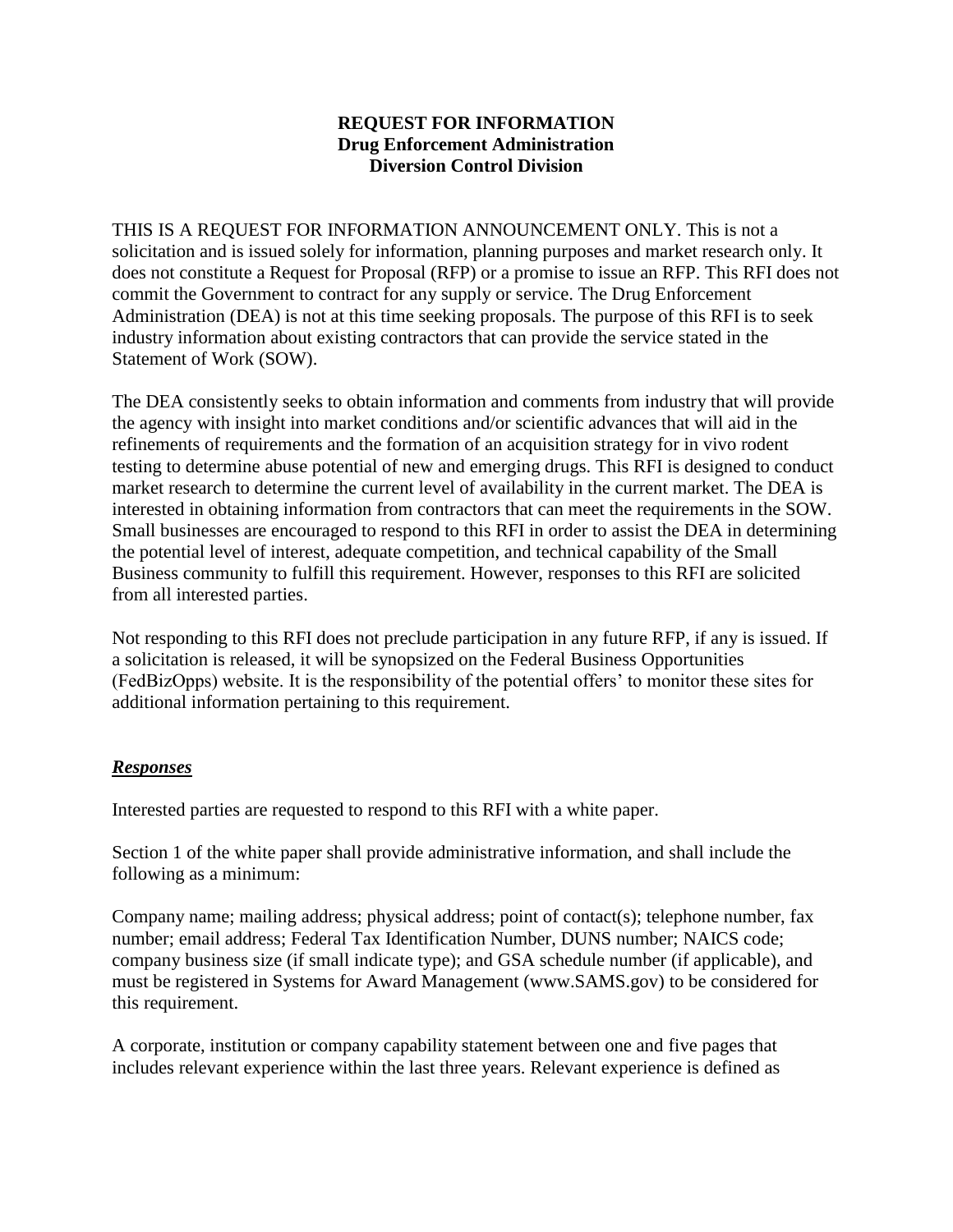possessing the experience described in the SOW. The capability statement should include a detailed description of similar tests/studies performed with other government agencies.

A representative sample of contracts your firm was awarded to provide the requirements as described in this notice within the past three years. For each contract listed include the type of contract; total estimated value; contract period of performance (e.g., base and number of option periods); customer (i.e. federal agency) and respective point of contact (e.g., point of contact's name, phone number, and email address).

The Government encourages creativity and innovation in responses to the RFI. The North American Industry Classification System (NAICS) code applicable to this requirement is 621511. Any questions about this RFI should be submitted in writing to Jacqueline Schottler no later than April 16, 2018, 10:00 a.m. local Eastern Daylight Time. Answers to general questions will be provided under an amendment to the RFI and posted on FBO. Answers to vendor specific questions will be provided directly to vendor. Interested parties are requested to submit the above requested information (Capabilities Statements) via email directly to Jacqueline.P.Schottler@usdoj.gov no later than May 11, 2018 10:00 a.m. local Eastern Daylight Time. Any responses received after the closing date will not be considered. No literature will be returned to responding sources and each source is solely responsible for all expenses associated with submitting their literature. All information will be kept confidential and will not be disseminated to the public. This sources sought synopsis neither constitutes a Request for Proposal (RFP), nor does it restrict the Government to an ultimate acquisition approach. This synopsis should not be construed as a commitment by the Government for any purpose. Request for a solicitation will not receive a response.

Section 2 of the white paper shall answer the requirements listed in the SOW.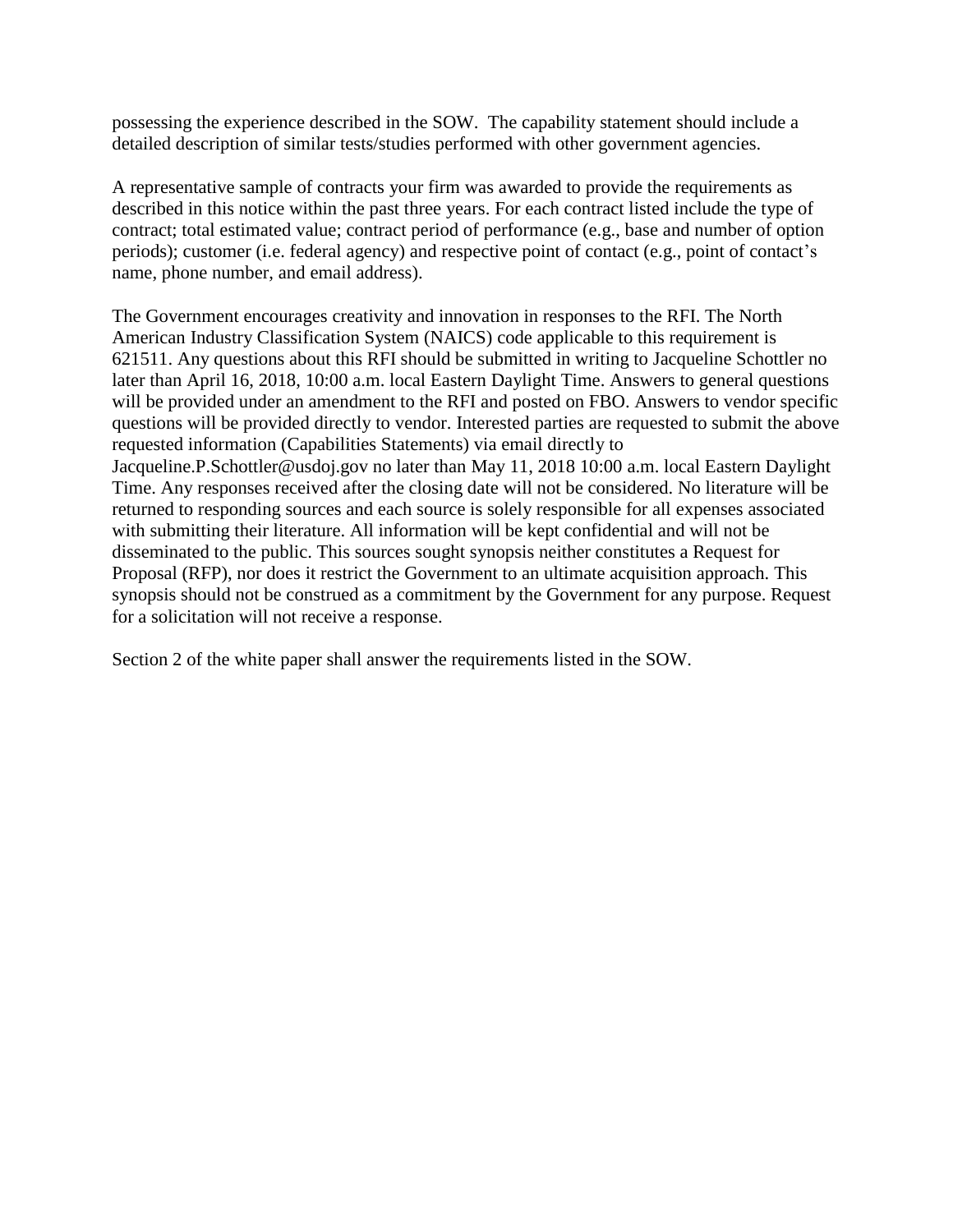#### **Statement of Work**

#### **Evaluation of Abuse Potential Using** *In Vivo* **Pharmacological Studies**

#### **I. Background**

The Drug Enforcement Administration's (DEA) Diversion Control Division (DC), Drug and Chemical Evaluation Section (DRE) is responsible for evaluating drugs and chemicals to determine whether these substances have abuse potential. These evaluations are used by DEA to support its domestic scheduling activities. In order for DEA to determine the abuse potential of drugs and chemicals, pharmacological, medical, epidemiological, and other scientific data for these drugs, when necessary, are needed to initiate the administrative procedure to place these substances under regulatory control according to the guidelines of the Controlled Substances Act (CSA).

Recently, numerous novel psychoactive substances (NPS) to include synthetic cannabinoids, synthetic cathinones, synthetic opioids, other stimulants, depressants or hallucinogens have emerged within the United States and poses significant risk to the public safety. Numerous NPS have been identified in samples submitted to federal, state and local forensic laboratories. There have been reports of overdoses, including fatalities, associated with the abuse of numerous NPS. In response to the associated public health threat with the abuse of NPS, the Administrator of the DEA has placed several NPS in Schedule I of the CSA under a temporary scheduling order to avoid an imminent hazard to the public safety. Preliminary studies (*in vitro*) have shown that these NPS share pharmacological similarities with other known drugs of abuse. However, detailed information on their biological and pharmacological activities is limited.

## **II. Brief description of work**

For this project, unless otherwise specified by the DEA representative, the vendor shall purchase the reference drugs and all test substances approved by the DEA for testing. The DEA will provide the test substances otherwise not commercially available to the potential vendor for the requested testing. Most of these substances are Schedule I substances. Therefore, the vendor should already have a Schedule I researcher registration with DEA. The vendor shall conduct appropriate preclinical studies such as locomotor activity study, analgesia study, cannabinoid tetrad study, and drug discrimination evaluation on these substances in comparison to appropriate controls and reference standard substances. The reference training drugs shall include, but not be limited to, DOM (2,5-dimethoxy-4-methylamphetamine), LSD (lysergic acid diethylamide), DMT (*N*,*N*-dimethyltryptamine), methamphetamine, MDMA (3,4 methylenedioxymethamphetamine), , THC  $(\Delta^9$ -tetrahydrocannabinol), morphine, fentanyl, and other drugs as directed by the DEA representative. Each substance shall be assessed for its abuse potential by using appropriate studies in rodents. The vendor will provide the DEA with investigational study results and a description of the methodology used to conduct the investigation in the form of a study report based on the timeline specified in this statement of work (SOW), if not earlier. If a report on all requested studies cannot be provided by the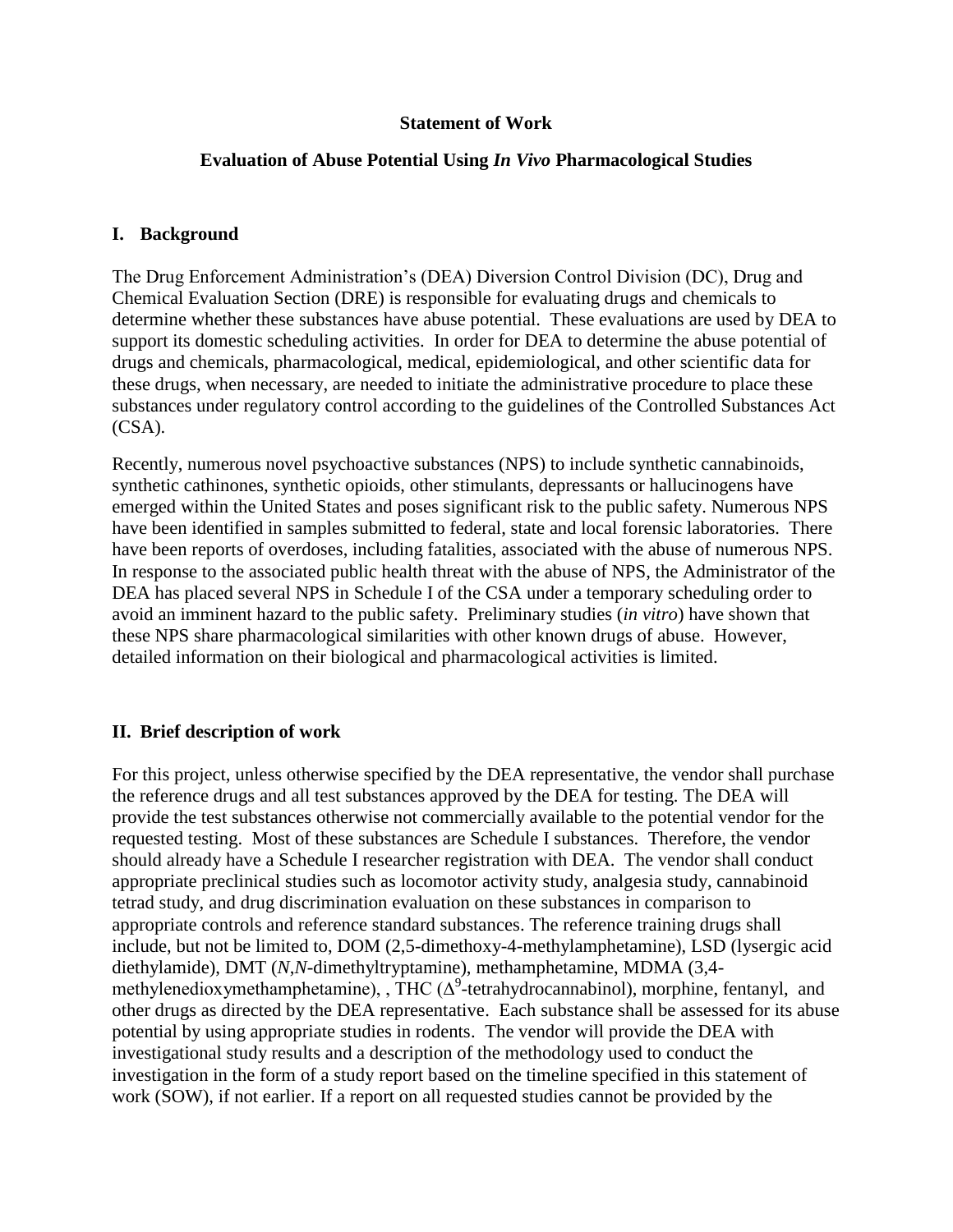specified timelines, a letter stating the anticipated date of completion of investigations and anticipated delivery of a study report will be required prior to that date. The vendor will evaluate up to a maximum of 20 new psychoactive substances (NPS) during the first year of the agreement. The number of test substances will be renegotiated yearly between DEA and the potential vendor. Final study conditions, including but not limited to the number of rodent, or the strain of rodent used, shall be subject to approval of the DEA representative.

## **III.Specific requirements**

## **Task 1. Drug source, storage and recordkeeping.**

Unless otherwise specified by the DEA representative (if it is determined that the test substance is not commercially available), the vendor shall purchase the reference and test drugs. The vendor shall conduct a preclinical evaluation of these test substances (as specified in tasks listed below) in comparison to appropriate controls and the appropriate reference standard. Pharmacological evaluation of each test substance shall be done using appropriate *in vivo* assays as approved by DEA.

The vendor shall maintain electronic and paper copies of a chronological log of the test substance receipt and evaluation using Microsoft Excel spreadsheet software. When each substance is received, shall be made: (1) the test substance's name; (2) the source of the test substance (if it is a purchased or a standard substance); (3) the date testing of the test substance was authorized; (4) the date the test substance was received (If provided by the DEA); (5) the amount of test substance received (if provided by the DEA); (6) pharmacological studies authorized by DEA for the test substance (e.g. locomotor activity, analgesia, drug discrimination,); (7) the date when the study began for each authorized study; (8) the amount of test substance used for each authorized study; (9) the date when the study was completed for each authorized study; and (10) the date when the report was sent to the DEA. This cumulative Receipt and Evaluation log shall be kept up to date and forwarded to the DEA representative upon request.

All test substances are in Schedule I of the Controlled Substances Act (CSA). Therefore, it is required that the test substances be stored under Schedule I requirements as specified by the CSA and that vendor evaluating the test substances shall be registered with the DEA as a Schedule I researcher. All reference drugs are in Schedule II of the CSA. Therefore appropriate DEA license and storage requirement shall be maintained. In cases where test substances are not Schedule I, drug storage requirements shall be maintained under Good Laboratory Practices (GLP) or GLPlike conditions.

## **Task 2. Protocols of** *in vivo* **pharmacological studies (locomotor activity, analgesia, cannabinoid tetrad and drug discrimination) in laboratory rodent animals**

General protocols that are used for *in vivo* locomotor activity, analgesia, tetrad, and drug discrimination studies and standard operating procedures (SOP) shall be provided by the vendor to the DEA. The protocols shall contain a description of the methodology used to conduct the investigation, a description of the apparatuses that will be used for conducting the studies,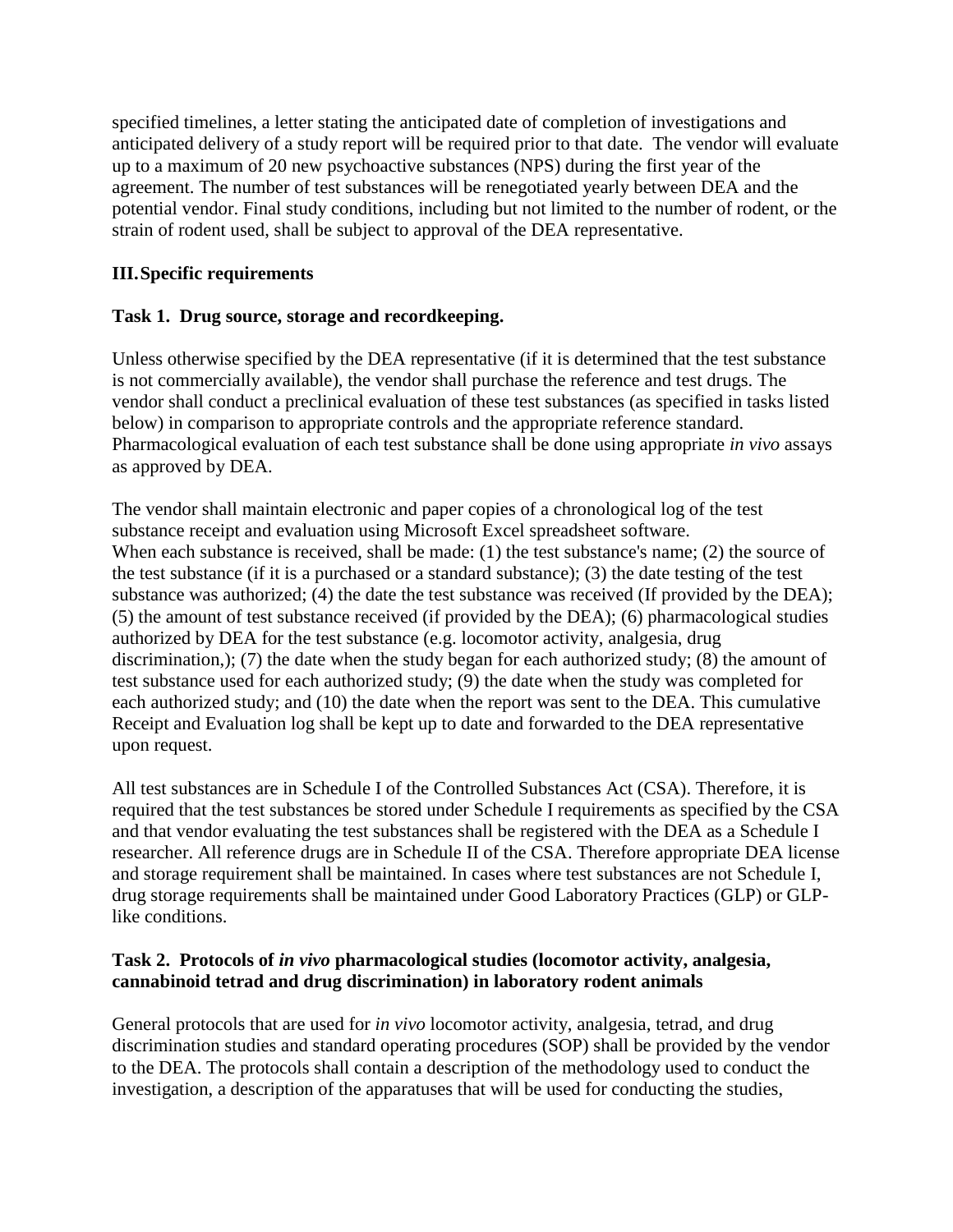maintenance of the animals to be used in the tests, procedures for analysis of the data including proposed statistical methods, and proposed presentations of the data and study results. Specifically, the study protocol should conform to the following standards:

- I. A study protocol shall be provided for each individual *in vivo* pharmacological study. For example, one protocol should be provided for locomotor activity, one protocol for analgesia study, one protocol for cannabinoid tetrad, and one protocol for drug discrimination study.
- II. The study protocols must be specifically written to meet the protocol preferences as listed in this SOW under Tasks 3, 4, 5, 6, and 7.
- III. The study protocol should closely follow the format of the materials and methods section that would be submitted for a peer-reviewed journal article. Details including the animal strain, number of animal, animal care, experimental design, data analysis including statistical methods and generation of results (e.g.  $ED_{50}$  and 95% confidence limit values, repeated measures ANOVA as appropriate) shall be included.
- IV. The study protocol shall include examples of how data will be presented. For example, representative dose-response curves, tables, and statistical analyses should be included. This information can be taken from previously published studies. However, this information should be included in a section as part of the study protocol and shall not be submitted as a separate file, but the data should be cited (i.e. submitting the example paper with the study protocol would not be considered acceptable).
- V. Signature lines shall be included on each study protocol. Upon approval of the protocol by DEA and the vendor, the protocol will be signed by each representative. The original signed document will remain with DEA. A copy of the signed protocol will be provided to the vendor. The signed protocols will serve as an official record.

The preferred laboratory rodent animal will be the rat for the drug discrimination study and the mouse for locomotor activity and cannabinoid tetrad study. Depending on the analgesia assay, mice and/or rats may be considered based on the species that is typically used for the specific analgesia assay. If alternative rodent animal species or alternate species are selected, the vendor will provide to the DEA a comprehensive rationale for selecting a different animal species. The DEA and the vendor shall agree on the strain of rodent to be used for each of the studies. Each test substance evaluation shall entail at least two independent replications. Final pharmacological assay conditions for evaluation of all test substances shall be subject to the approval of the DEA representative.

Following receipt of the standard protocols by the DEA representative, a phone conversation may be scheduled to discuss the study protocols and SOPs. Any significant deviations or modifications from the protocol by the vendor must be authorized by DEA. The vendor must provide a modified protocol (e.g., change in time points, change in vehicle used, modification needed based on a specific test substance, etc.), the amended or modified protocol must be submitted in writing to the DEA representative for review and approval. The DEA representative must approve work with each new assay modifications.

## **Task 3. Evaluation of test substances in the** *in vivo* **locomotor activity study**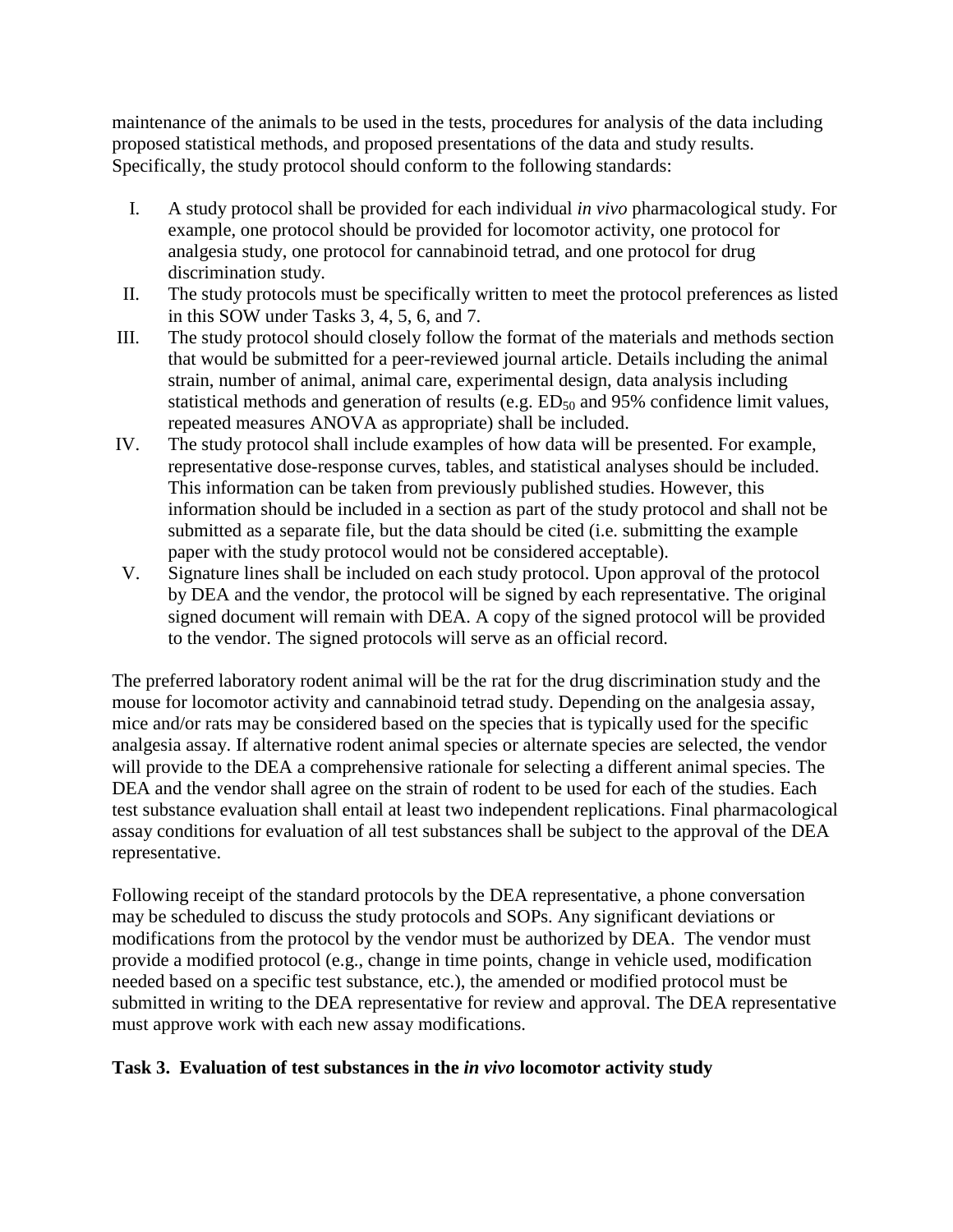Using the general protocol and SOPs agreed to by the vendor and DEA in Task 2, the vendor shall, as specified by the DEA representative, evaluate standard (reference) and/or test substances using the *in vivo* locomotor activity assay. The goal of this *in vivo* pharmacological study (locomotor activity study) is to identify parameters to include but not limited to onset of action, time to peak effect, duration of action, and dose effect response before conducting other tests for the fentanyl-related substances. Locomotor activity assays shall be conducted in mice unless otherwise agreed upon by both the DEA and vendor.

Briefly, locomotor activity study will be conducted in an automated activity monitoring device each housed within a sound-attenuating chamber that provides dim illumination. Prior to testing, mice will be injected via appropriate route with either vehicle or reference substances or test substance and immediately placed in the chamber for locomotor activity monitoring. In all studies, horizontal activity (interruption of photocell beams) will be measured for 360 min within 5-min periods. Testing shall be conducted with one mouse per activity chamber.

Experimental groups for evaluating each test substance should consist of appropriate number of doses (three experimental doses at a minimum) using a pharmacologically- effective dose range to generate a dose response curve, and a statistically appropriate number of animals per group (at least 8 animals). Appropriate controls shall be used. For each active test substance, ED50 (50% effective dose) and 95% confidence limit values shall be calculated. Data on dose-response curves shall also be presented and reported. The mean horizontal activity counts/5 min for this 30-min period shall fit to a linear function of log10 dose of the descending portion of the doseeffect curve.

In the event that any experimental issues arise (e.g. inability to dissolve test compound, unexpected results, animal lethality), the vendor shall immediately notify the DEA representative, in writing (email) with the issue and if the issue was resolved. Based on the issue noted by the vendor, the DEA representative may schedule a phone conversation or respond by email. All experimental issues that arise and the resolutions shall be documented in writing even if the issue and resolutions are discussed in a phone conversation.

The vendor shall provide monthly progress reports to the DEA representative in writing. The progress reports shall contain, but not be limited to, 1) substance evaluated, 2) brief description of results  $(ED_{50})$ , 3) substance to be evaluated, 4) doses to be evaluated and any other relevant information.

Following completion of the *in vivo* locomotor activity study for each test substance, the results in the form described in Task 1 (e.g. ED50 and 95% confidence limit values, dose response curves) shall be provided to the DEA representative for review and acceptance. The DEA representative may contact the vendor if there are any notable issues with the results.

## **Task 4. Evaluation of test substances in** *in vivo* **analgesic effects**

The goal of this *in vivo* pharmacological study is to understand whether administration of test substances can result in analgesic effect. Using the general protocol and SOPs agreed to by the vendor and DEA in Task 2, the vendor shall, as specified by the DEA representative, evaluate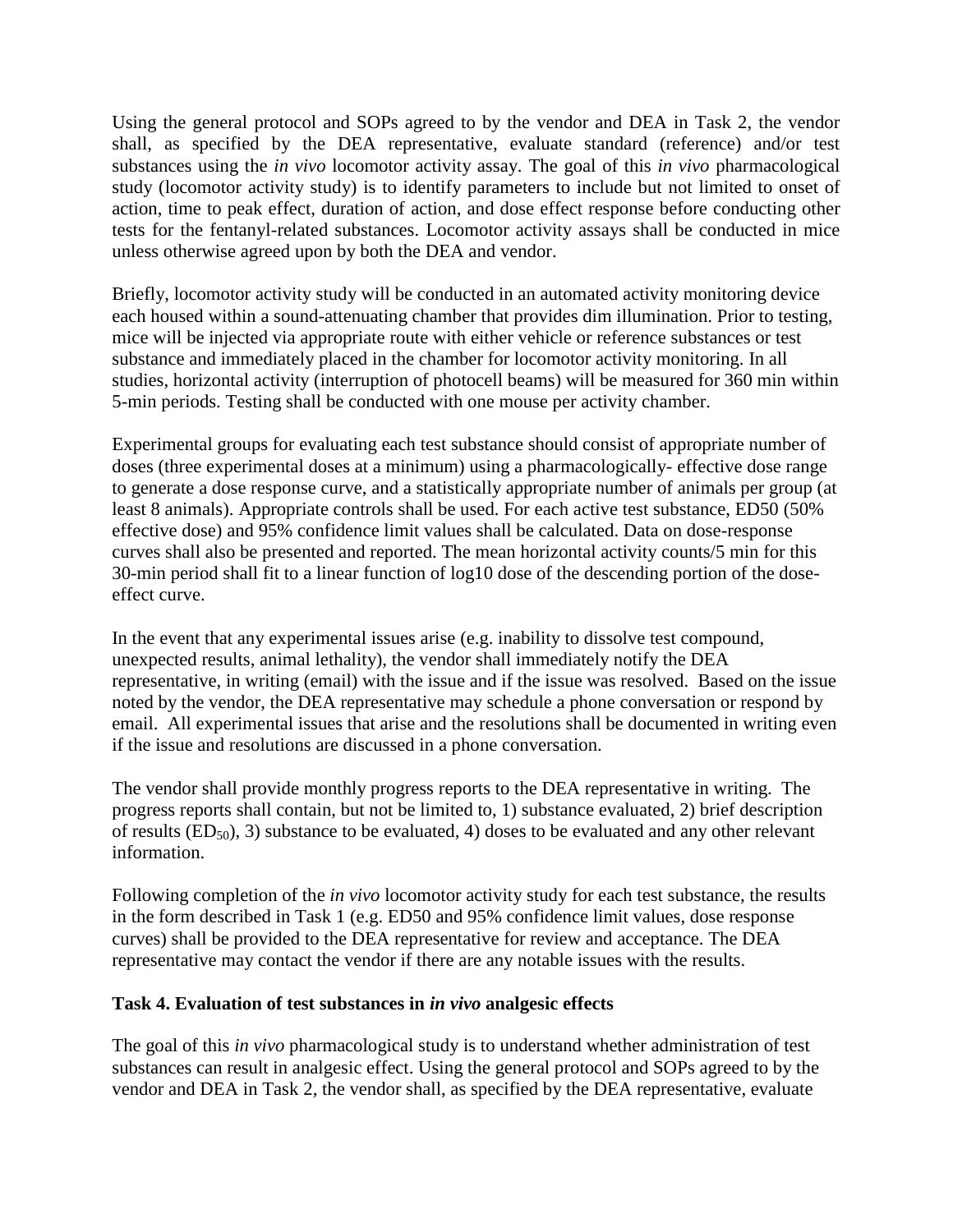standard (reference) and/or test substances using the agreed upon *in vivo* analgesia assays. Analgesia assays shall be conducted in mice or rats unless otherwise agreed upon by both the DEA and vendor. The vendor shall follow the DEA-approved *in vivo* analgesia protocol for conducting these studies.

Briefly, to evaluate analgesic effects, experimental groups for evaluating each test substance shall consist of appropriate number of doses and statistically appropriate number of animals per group. Data from the proposed experiments shall be summarized in terms of  $ED_{50}$  (median effective dose; a dose producing the analgesic effect by 50%). Dose response curves from the studies shall also be included. Reference drugs shall be included in the proposed study.  $ED_{50}$ values may be presented as mean  $\pm$  SEM. A 95% confidence interval or an equivalent data reporting measurement should be calculated from the dose-response curves. A statistical analysis of data collected from all tests for comparing different treatment groups with vehicle control should be performed and the resulting data should be presented. To determine the receptor mediated effect, the analgesic effect of these compounds shall be evaluated in the presence of appropriate dose(s) of standard receptor antagonist(s).

The vendor shall have the equipment available for analgesia testing procedures for the warmwater tail assay. Additionally, it is encouraged to use dosing methods, such as cumulative dosing, and having multiple and/or automated apparatus for evaluating the analgesic effects to increase efficiency of completing the experiments. All reference drugs and test drugs shall be purchased by the vendor. The vendor shall provide monthly progress reports to the DEA representative in writing. The progress reports shall contain, but not be limited to, 1) substance evaluated, 2) brief description of results  $(ED_{50})$ , 3) substance to be evaluated, 4) doses to be evaluated and any other relevant information.

In the event that any experimental issues arise (e.g. inability to dissolve test compound, unexpected results, animal lethality), the vendor shall immediately notify the DEA representative, in writing (email) with the issue and if it was resolved. Based on the issue noted by the vendor, the DEA representative may schedule a phone conversation or respond by email. All experimental issues that arise and the resolutions shall be documented in writing even if the issue and resolutions are discussed in a phone conversation.

#### **Task 5. Evaluation of test substances in the** *in vivo* **cannabinoid tetrad testing battery.**

The goal of this study is to evaluate the effects of test substances on antinociception, body temperature, spontaneous locomotor activity, and catalepsy. Using the general protocol and SOPs with agreement of the vendor and DEA in Task 2, the investigators shall, as specified by the DEA representative, evaluate standard (reference) and/or test substances using the agreed upon *in vivo* tetrad testing battery. The *in vivo* tetrad testing battery shall be conducted in mice unless otherwise agreed upon by both the DEA and vendor. Test substances selected for the tetrad test battery shall not be included as a test substance in Tasks 3 and 4 (*in vivo* locomotor activity test and *in vivo* analgesia test) unless otherwise specified by the DEA representative.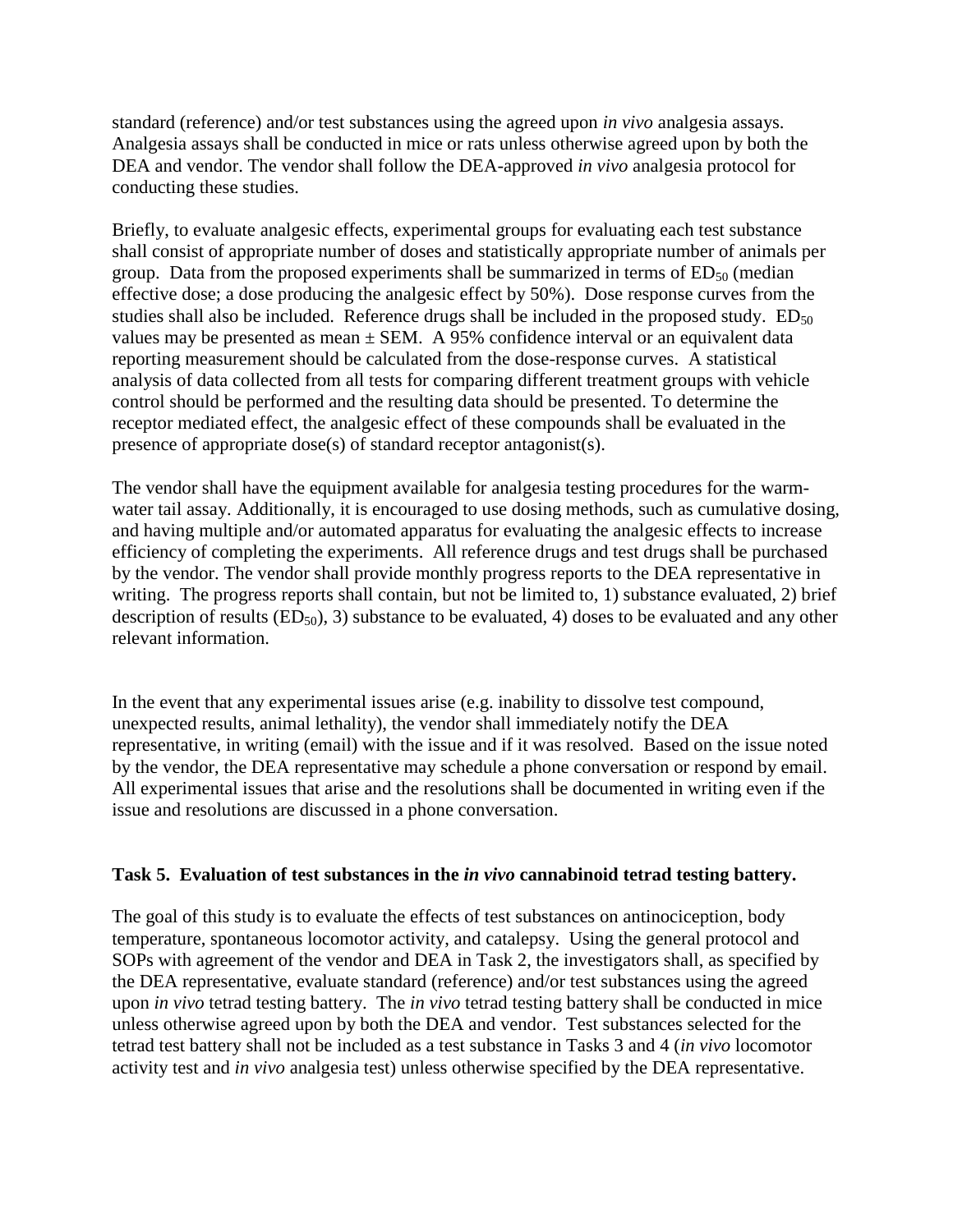Selection of the positive and/or negative control, if required, for each test substance selected for the tetrad testing battery shall be specified by DEA to vendor. Experimental groups for evaluating each test substance should consist of appropriate number of doses (three experimental doses at a minimum), using a pharmacologically-effective dose range to generate a dose response curve, and a statistically appropriate number of animals per group (at least 8 animals). Appropriate controls shall be used. For each active test substance, ED50 (50% effective dose) and 95% confidence limit values shall be calculated. Data on dose-response curves shall also be presented and reported. Following completion of testing each test substance, the results in the form described in Task  $6(b)$  (e.g.  $ED_{50}$  and 95% confidence limit values, dose response curves) shall be provided to the DEA representative for review and acceptance. The DEA representative may contact the vendor if there are any notable issues with the results.

The vendor shall provide monthly progress reports to the DEA representative in writing. The progress reports shall contain, but not be limited to, 1) substance evaluated, 2) brief description of results ( $ED_{50}$ ), 3) substance to be evaluated, 4) doses to be evaluated and any other relevant information.

In the event that any experimental issues arise (e.g. inability to dissolve test compound, unexpected results, animal lethality), the vendor shall immediately notify the DEA representative, in writing (email) with the issue and if it was resolved. Based on the issue noted by the vendor, the DEA representative may schedule a phone conversation or respond by email. All experimental issues that arise and the resolutions shall be documented in writing even if the issue and resolutions are discussed in a phone conversation

#### **Task 6. Evaluation of test substances in** *in vivo* **drug discrimination assay**

The goal of this *in vivo* pharmacological study is to understand whether the test substances can be substituted for the discriminative-stimulus effects produced by a known drug of abuse. Using the general protocol and SOPs agreed to by the vendor and DEA in Task 2, the vendor shall, as specified by the DEA representative, evaluate standard (reference) and/or test substances using the *in vivo* drug discrimination assay. Drug discrimination studies shall be conducted in rats unless otherwise agreed upon by both the DEA and vendor. The vendor shall maintain groups of animals (rats) trained to discriminate the stimulus effects of a given reference drug from its vehicle during each year of the agreement.

Briefly, one group of rats should be trained to discriminate between saline (vehicle) and training drug. The vendor will determine the appropriate doses to administer to the trained rats using their preferred method of choice and will use this information to also determine an appropriate time point to commence discriminative stimulus testing (e.g. 10 minutes after dosing). Rats should be trained up to a fixed response rate between FR 10 to 20 and have an accurate response rate of at least 85% or greater. Dose-effect curves (DECs) for each test substance (fentanyl-related substance) shall be generated from paired lever response data (e.g., a pharmacologicallyeffective dose range from a minimal effect (less than 20%) to an optimal effect (maximal effect greater than 80 %) to generate a dose response curve) and analyzed using standard regression techniques to derive ED50 values (50% effective dose in the DEC) with 95% confidence limits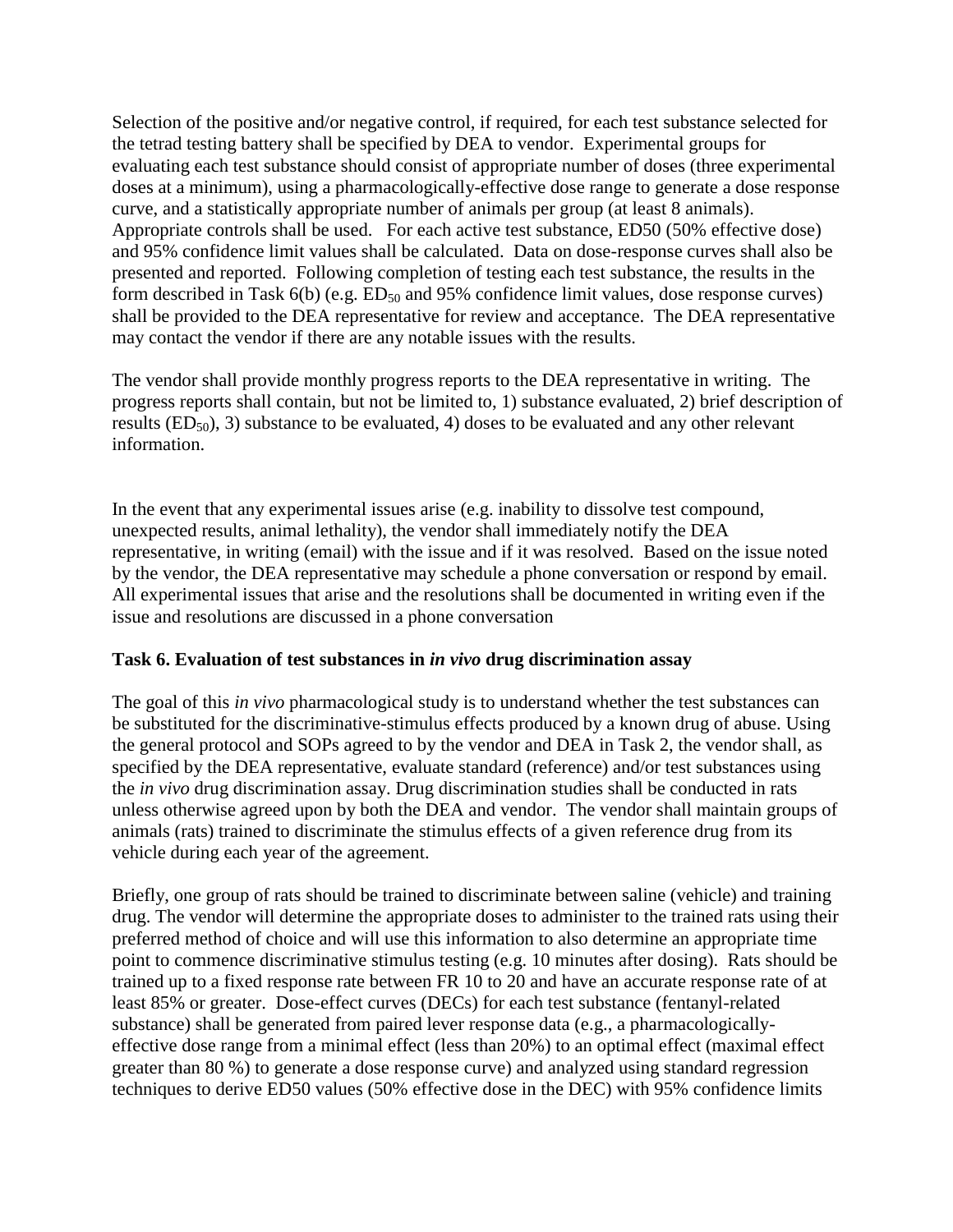(95% CL). Each fentanyl-related substance shall be evaluated using an appropriate number of doses (at least 3 doses), an appropriate dose range to generate a DEC, and a statistically appropriate number of animals per group (N≥8 animals per dose group).

It is expected that drug discrimination training for the animals commence within a week after the protocol is approved. The vendor shall have the equipment available for drug discrimination testing procedures such that the experiments can be conducted in a relatively expedient manner for this assay. Additionally, it is encouraged to have multiple and/or automated apparatus for evaluating the discriminative stimulus effects in order to increase efficiency of completing the experiments. Reference substance and test substance shall be purchased by the vendor. The DEA will provide a test substance that is not commercially available.

In the event that any experimental issues arise (e.g. inability to dissolve test compound, unexpected results, animal lethality), the vendor shall immediately notify the DEA representative, in writing (email) with the issue and if the issue was resolved. Based on the issue noted by the vendor, the DEA representative may schedule a phone conversation or respond by email. All experimental issues that arise and the resolutions shall be documented in writing even if the issue and resolutions are discussed in a phone conversation.

The vendor shall provide monthly progress reports to the DEA representative in writing. The progress reports shall contain, but not be limited to, 1) substance evaluated, 2) brief description of results  $(ED_{50})$ , 3) substance to be evaluated, 4) doses to be evaluated and any other relevant information.

## **Task 7. Data presentation**

The data organized in tables shall be provided to the DEA representative. Information should include, but not be limited to: (1) name of substance; (2) *in vivo* assay tested; (3) date(s) of study; (4) animal species used and source; (5) route(s) of administration, vehicle, and doses used; (6) number of animals per group; (7) observed effect at each selected dose level; and (8) calculated ED50 and 95 % confidence interval values. For instances where there is insufficient information to provide the specified information in the table, vendor will document the rationale in the table. This recordkeeping of the data and results is separate from the recordkeeping of the test substance as listed in Task 1 and also is separate from the reporting of study results listed in Tasks 3-5. The summarized data ("cumulative data table") shall be forwarded monthly to the DEA representative. The vendor and DEA will ensure all electronic information is accessible to individuals with disabilities in accordance with Section 508 of the Rehabilitation Act (29 U .S.C. 794d), as amended in 1998.

## **Task 8. Final study report for each fentanyl-related substance**

Following completion of the experiments in Task 3, 4, 5 and 6, a final study report containing the complete methodology, data analysis, and study results for each test substance shall be provided in electronic format to the DEA.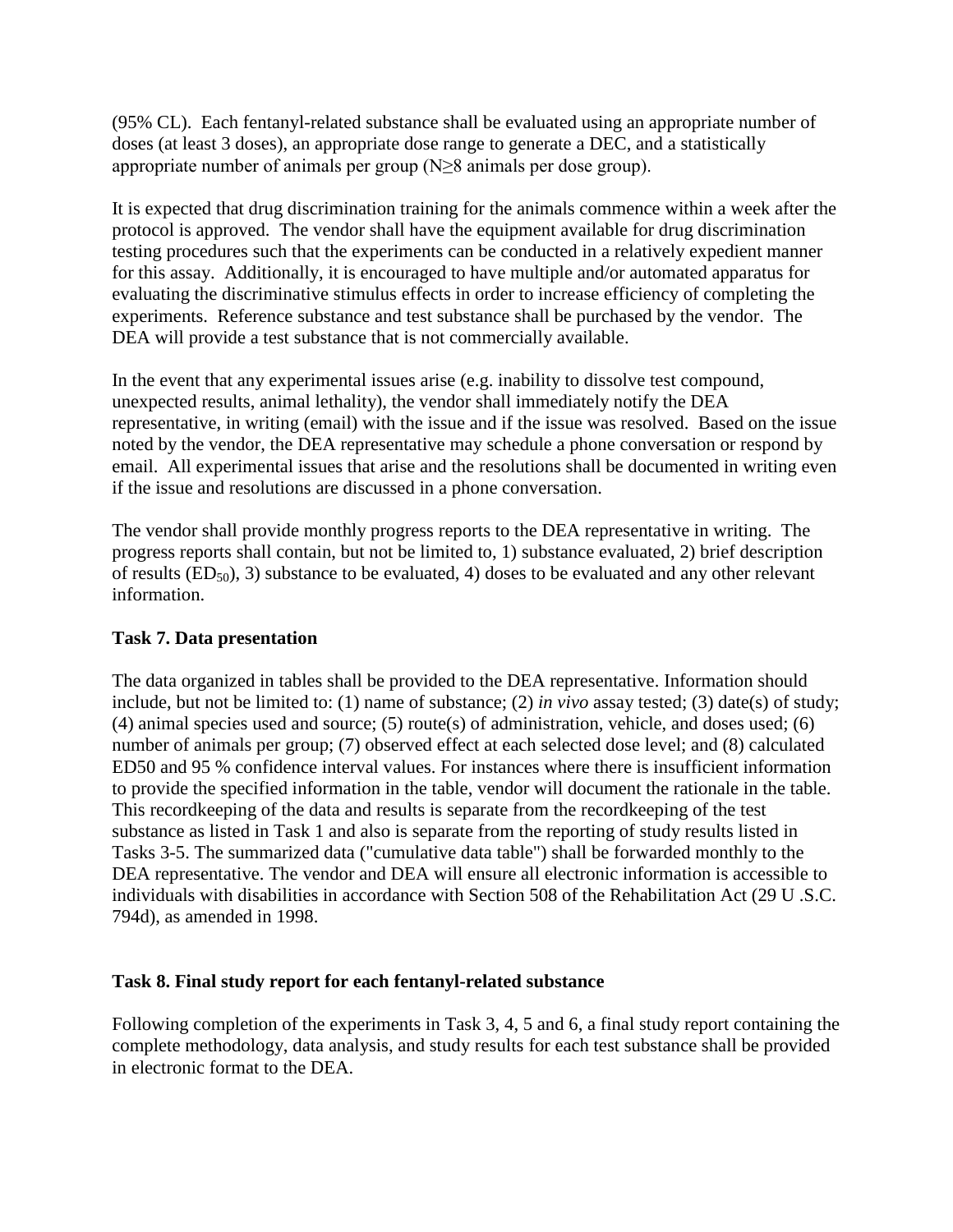1) **Technical Progress Reports:** the preparation and submission of regularly recurring Technical Progress Reports will be required for this agreement. These reports shall require descriptive information about the activities undertaken during the reporting period and will require information about planned activities for future reporting periods. The frequency and specific content of these reports will be determined by DEA Representative.

- i) Quarterly: On or before the 5th working day following each quarter, the vendor shall submit one electronic copy in pdf format of a report on activities during the 3 months period. In the report, vendor shall include: all substances evaluation reports completed during the 3 months period; a table, or set of tables, of all substances tested in the contract, with the main results so far, and entries for the substances next in line for testing.
- ii) Substance Evaluation Reports: For each substance evaluation test which is completed, the vendor shall submit an electronic copy in Microsoft word and a portable document file (PDF) format of a Substance Evaluation Report to the DEA Representative. Each report shall be due no later than thirty (30) calendar days after the study completion date specified in the Contractor's log of substance evaluation. The DEA representative will provide an example of a Final Study Report for the vendor to use in preparation of the report. Where feasible, data shall be presented in tables and figures and the results shall be described in a textual format. Raw data should also be included in an appendix to the report.
- iii) Annual Progress Reports: On or before the 5th working day following the end of each year, vendor shall submit a report on activities during the year. Two copies, and one electronic copy in Microsoft Word and PDF format, shall be sent to the DEA. In the report, vendor shall include: section 1 – a summary of what the vendor regards as the most significant results generated on standard compounds during the past 12 months; section 2- a brief (maximum of 2 paragraphs) summary of any problems encountered while conducting established test and, if applicable, a description of how those problems were resolved, as well as a brief (maximum of 2 paragraphs) summary of progress in any study development work; section 3 - the log of compound receipt; and section 4 - the log of substance evaluation; section 5 - any other information required. The summary of significant findings (section 1) should not be an all-inclusive summary of data generated on standard substances but, rather a summary highlights. Vendor shall not summarize any data generated on test compounds. With regard to the log of compound evaluation (section 4), relevant pages shall be those which list current studies and/or completed studies which yielded Compound Evaluation Reports of the year under report. The Annual Progress Report for the year; a separate quarterly report will not be required.
- iv) Final Report: The final report shall include: section 1 -a summary of the results generated over the entire performance period; section 2 -summary of any problems encountered while conducting established tests and, if applicable, a description of how those problems were resolved, as well as a summary of progress in assay development work during the entire performance period; section 3 -the log of test substance receipts as specified in Section III, Task 1 over the entire performance period; section 4 -the log of substance evaluation as specified in Section III, Task 2 over the entire performance period; section 5 -any other information DEA requires.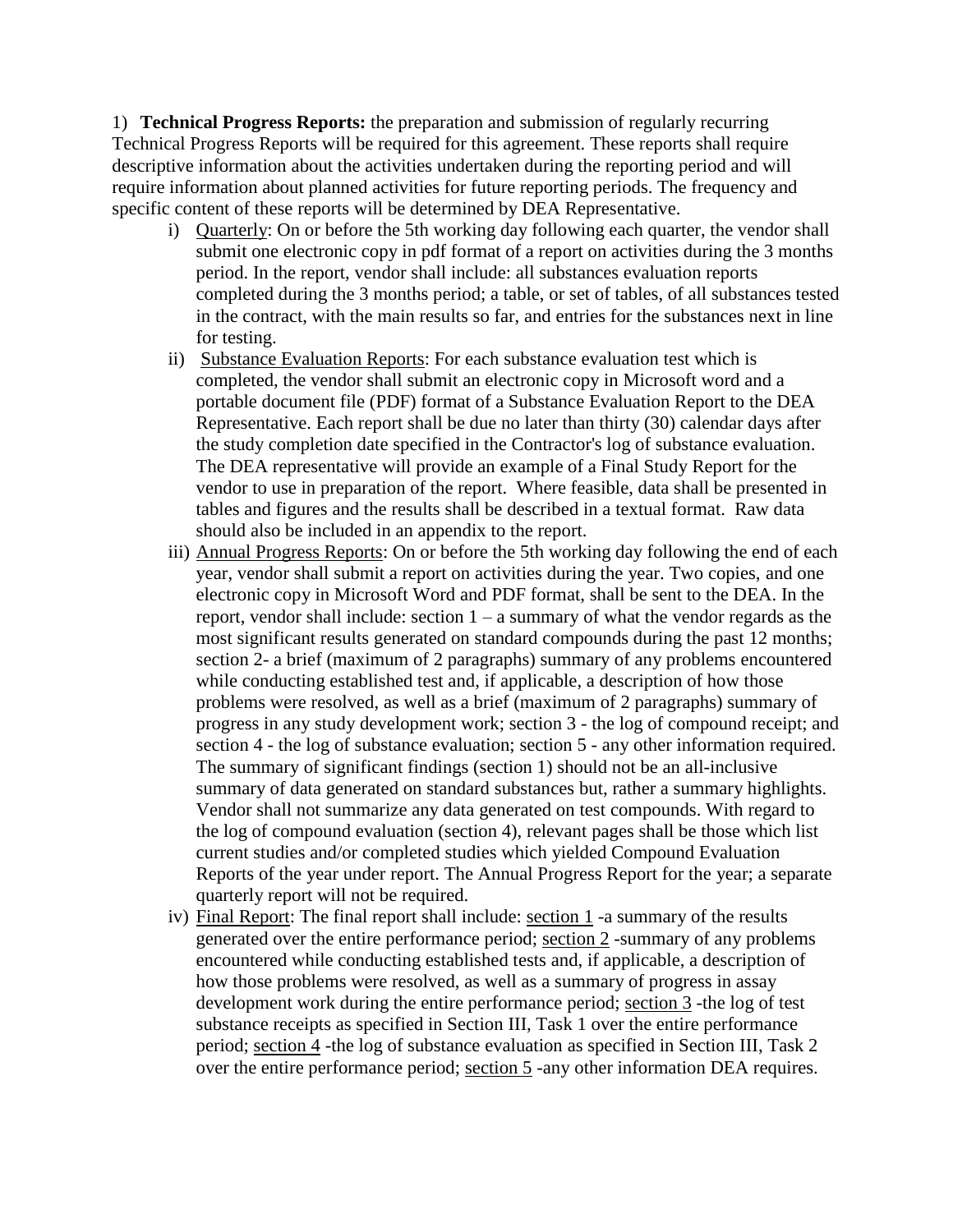v) Laboratory Records: These include all data generated under Section III, Tasks 3-6 and all results collected as specified under Section III, Tasks l and 6. On or before the expiration of the agreement year, if so instructed by the DEA, the vendor shall ship these items to the DEA.

# **Task 9. Level of Effort**

The vendor shall, as directed by the DEA, utilize up to 30 person hours per week (1,530 person hours per year) for: (1) research related activities (e.g., establishing dose response effect, drugdiscrimination training); (2) evaluating specified test substances using such study; or (3) for preparing special reports or data summaries. The DEA representative must approve work with each new test method prior to its initiation. Only those test compounds specified by the DEA shall be evaluated in the new study under development. For the most part, standard substances (known drugs of abuse such as morphine, MDMA, methamphetamine, cocaine, LSD, DOM, THC, and others) shall be used. Special reports and data summaries shall adhere to a format determined by the DEA. The DEA Representatives reserve the right to visit the laboratory where testing is being conducted.

# **IV. Period of Performance**

The period of performance for this agreement shall be for 12 month duration with the option to extend for four additional years and is subject to renewal by DEA and vendor after each performance year. The exact dates of the period of performance are to be determined. If the agreement at the end of one year is terminated by one or both parties, the period of performance will no longer extend to subsequent years. Prior to shortening the period of performance, a written notification shall be provided with 90-day notice.

# **V. Deliverables**

If a report on any of the requested studies cannot be provided by the specified timelines, the vendor must notify the DEA immediately upon obtaining this knowledge. This notification shall be followed up by a letter to the DEA stating the reason for the delay, the anticipated date of completion of investigations, and the anticipated delivery of the study.

| <b>ITEM</b> | <b>DELIVERABLE</b>                                                                                                                                                               | <b>DELIVERY SCHEDULE</b>                                                                                       |
|-------------|----------------------------------------------------------------------------------------------------------------------------------------------------------------------------------|----------------------------------------------------------------------------------------------------------------|
|             | Project kick-off meeting to discuss overall project<br>expectations, timelines, and deliverables.                                                                                | Within 2 working days<br>following receipt of<br>protocol.                                                     |
|             | Agreed protocols of the <i>in vivo</i> locomotor activity,<br>analgesia, cannabinoid tetrad study, and drug<br>discrimination assays (with noted modifications, if<br>necessary) | Initial protocols to be.<br>provided to DEA within 30<br>calendar days after start of<br>the agreement period. |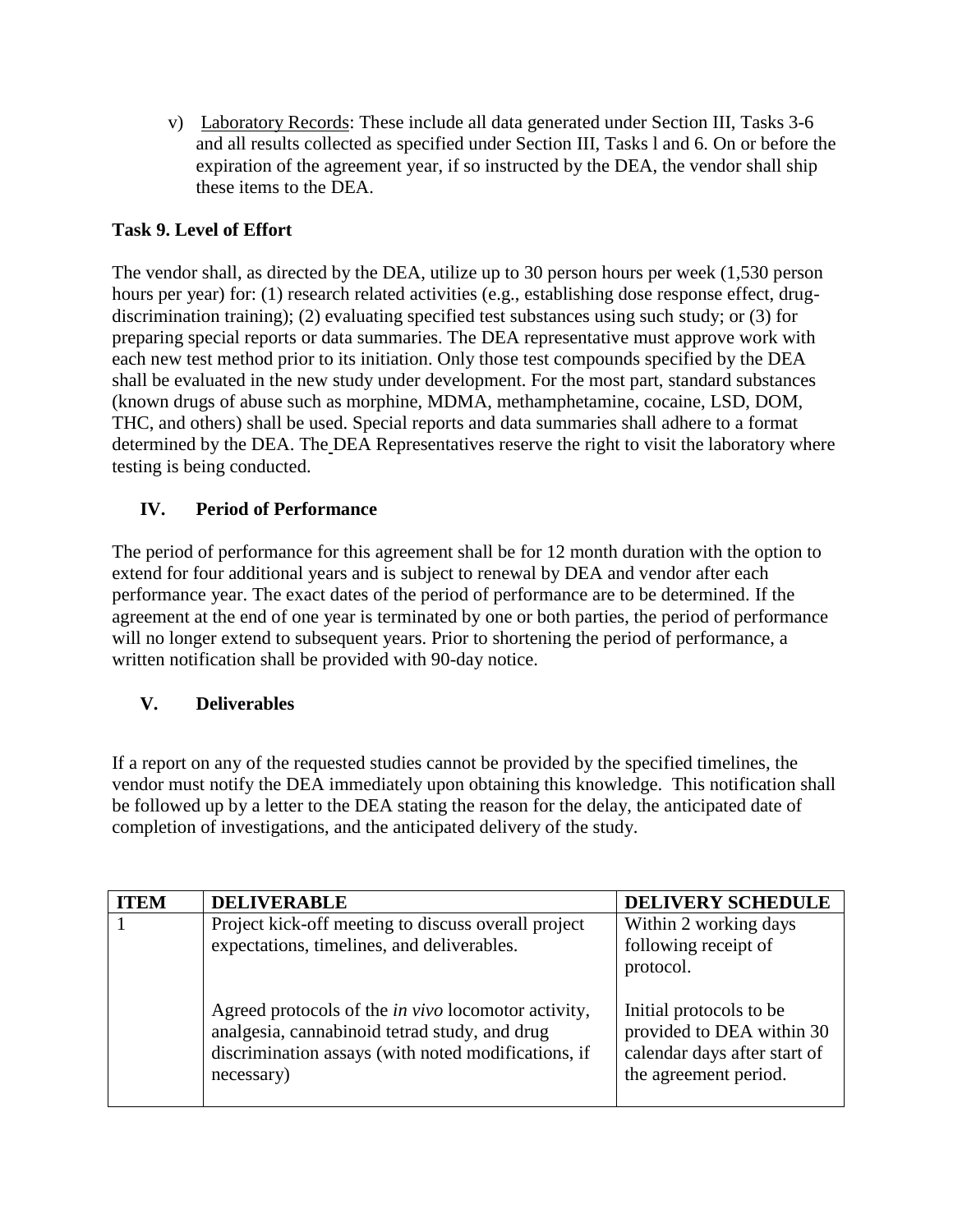|                |                                               | Modified or revised                     |
|----------------|-----------------------------------------------|-----------------------------------------|
|                |                                               | protocols to be provided to             |
|                |                                               | DEA for review within 7                 |
|                |                                               | calendar days of                        |
|                |                                               | discussion/notification by              |
|                |                                               | either party that the                   |
|                |                                               | protocol must be modified               |
|                |                                               | or revised.                             |
| $\overline{2}$ | <b>Monthly Status Reports</b>                 | 30 days from contract                   |
|                |                                               | award date and monthly                  |
|                |                                               | thereafter.                             |
| 3              | <b>Substance Evaluation Report</b>            | To DEA no later than 30                 |
|                |                                               | calendar days after study               |
|                |                                               | completion date.                        |
| 4              | <b>Quarterly Progress Report</b>              | To DEA on or before the 5 <sup>th</sup> |
|                |                                               | working day following each              |
|                |                                               | reporting period.                       |
| 5              | <b>Annual Progress Reports</b>                | To DEA on or before the $5th$           |
|                |                                               | working day following each              |
|                |                                               | year.                                   |
| 6              | <b>Final Report</b>                           | To DEA on or                            |
|                |                                               | before the expiration                   |
|                |                                               | of the agreement                        |
|                |                                               | period.                                 |
| 7              | <b>Laboratory Records and Test Substances</b> | To DEA on or                            |
|                |                                               | before the expiration                   |
|                |                                               | of the agreement                        |
|                |                                               | period.                                 |

# **VI. Use of Data and Data Retention**

All documents, data, materials, records, and information sources provided to the vendor, developed or maintained by the vendor in the performance of this contract under this SOW are deemed to be the property of the DEA. All data collected, generated, manipulated or otherwise processed under this agreement are confidential information unless or until DEA authorizes its release. None of these data may be used at any time for any purpose except to generate reports or other requirements specified in the Statement of Work, without prior written approval of the DEA. The DEA and the vendor will mutually agree to discuss matters of Freedom of Information Act (FOIA) policy before each agency independently discloses requested information.

On or before the agreement year expiration, the vendor shall deliver (or otherwise dispose per the DEA) all data, including raw databases (electronic or hard copies), tapes, software programs used to interpret or manipulate data, weight calculation files, data collection forms, file definitions, and various edited databases generated under this contract to the DEA (except for data necessary only to comply with other Federal data retention requirements, such as